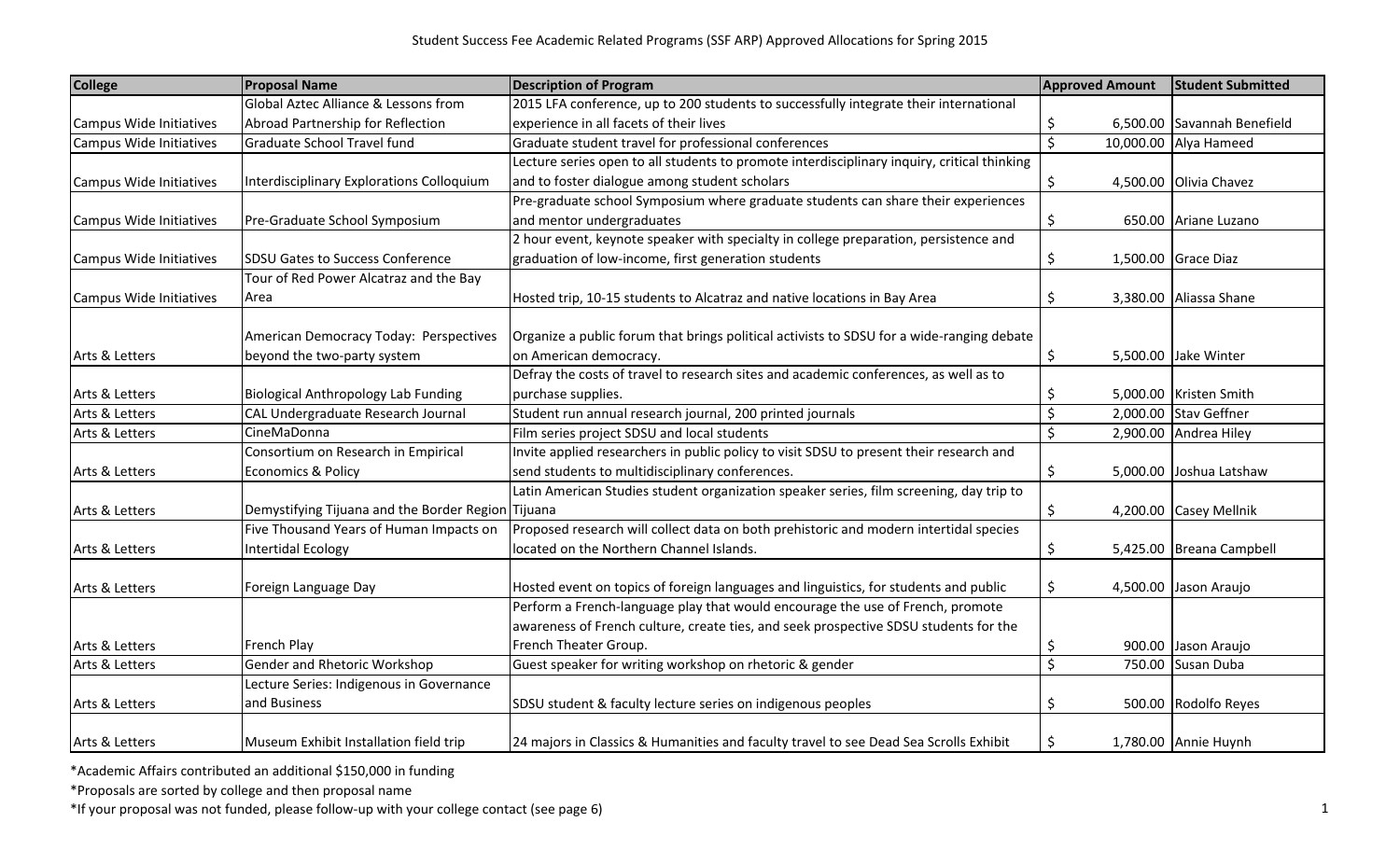| <b>College</b>                 | <b>Proposal Name</b>                                     | <b>Description of Program</b>                                                           | <b>Approved Amount</b> | <b>Student Submitted</b>       |
|--------------------------------|----------------------------------------------------------|-----------------------------------------------------------------------------------------|------------------------|--------------------------------|
|                                | Presentation at the MELUS Conference in                  | Present a panel on "Shades of the Blues: the Autobiographical Chronicle of Personal     |                        |                                |
| Arts & Letters                 | Athens, GA                                               | Catastrophe Expressed Lyrically in the Work of Marilyn Chin"                            | \$                     | 1,500.00 Kevin Dublin          |
|                                |                                                          |                                                                                         |                        |                                |
|                                | Regional Field Studies for SDSU Geography                | Create opportunities, enable attendance and offset logistical costs for undertaking     |                        |                                |
| Arts & Letters                 | <b>Graduate Students</b>                                 | regional geographic field excursions for geography graduate students.                   | \$                     | 500.00 Stephen Crook           |
|                                |                                                          |                                                                                         |                        |                                |
|                                | The Geographies of Social Justice                        | 2-3 day event, students & public with guest speakers providing networking opportunity   |                        |                                |
| Arts & Letters                 | Colloquium Series & Workshops                            | for students to engage with emerging and prominent scholars in geography                | \$                     | 5,000.00 Lydia Wood            |
|                                | 1st annual SDSU Sports Business                          |                                                                                         |                        |                                |
| <b>Business Administration</b> | Conference                                               | One-day conference; panel of speakers, networking seminar and keynote speaker           | \$                     | 2,500.00 Daniel Merrick        |
|                                |                                                          | Organize a company wide tour that will allow an inside look of all aspects of a company |                        |                                |
| <b>Business Administration</b> | Delta Sigma Pi Company Tour                              | from Marketing to Accounting and Management to Finance.                                 | \$                     | 4,000.00 Gerardo Barajas       |
|                                |                                                          | 2-day Lecture and training session exposing students to leading edge technologies in    |                        |                                |
| <b>Business Administration</b> | GIS/Mapping, Risk Assessment training                    | MIS degree programs                                                                     | \$                     | 4,800.00 Wolfgang Andreas Kohl |
|                                | Leadership and Excellence Academies for                  |                                                                                         |                        |                                |
| <b>Business Administration</b> | Deltasigs                                                | 5 executive board members to attend LEAD Provincial Conference                          | \$                     | 3,000.00 Gerardo Barajas       |
|                                | Next Generation of Service Movement                      | 4 workshops for SDSU students to promote and connect students to social change          |                        |                                |
| <b>Business Administration</b> | (NGS)                                                    | organizations                                                                           | \$                     | 800.00 Nicole Campbell         |
|                                |                                                          | One-day conference, 7 speakers in different areas of cause-based realm to teach and     |                        |                                |
| <b>Business Administration</b> | <b>Next Generation Summit</b>                            | inspire students                                                                        | \$                     | 1,400.00 Bryce Hamlin          |
|                                | Academic Development for Education                       |                                                                                         |                        |                                |
|                                | <b>Doctoral Students: Conference Preparation</b>         | Two on-campus seminars on presentations, posters, engaging discussion and               |                        |                                |
| Education                      | Seminars                                                 | networking                                                                              | \$                     | 4,000.00 Sandra Kahn           |
|                                | <b>College of Education Graduate Programs</b>            | A bootcamp that provides a refresher course on Inferential Statistics and the use of    |                        |                                |
| Education                      | Methods Boot Camp                                        | SPSS, APA formatting, Qualtrics, Nvivo and Dedoosa.                                     | \$                     | 3,500.00 Aaron Iffland         |
|                                |                                                          | Showcase SDSU and CBB's multicultural program at local and national professional        |                        |                                |
|                                | Community Based Block Program and the                    | conferences in order to bring back experiences and knowledge to contribute to this      |                        |                                |
| Education                      | National Psychology Community                            | multicultural mission.                                                                  | S                      | 10,000.00 Mandy Lucas          |
|                                | Inviting Higher Education Consultant Pat                 |                                                                                         |                        |                                |
|                                | Martin to Speak at SDSU College of                       |                                                                                         |                        |                                |
| Education                      | Education                                                | Guest Lecturer, expert in the fields of college and career counseling                   | \$                     | 1,100.00 Jonathan Piliser      |
|                                |                                                          | Hosted student event with guest speakers on various cultural and community              |                        |                                |
| Education                      | Multicultural Mental Health Speakers Series competencies |                                                                                         | Ŝ.                     | 9,100.00 Markus Berrien        |

\*Proposals are sorted by college and then proposal name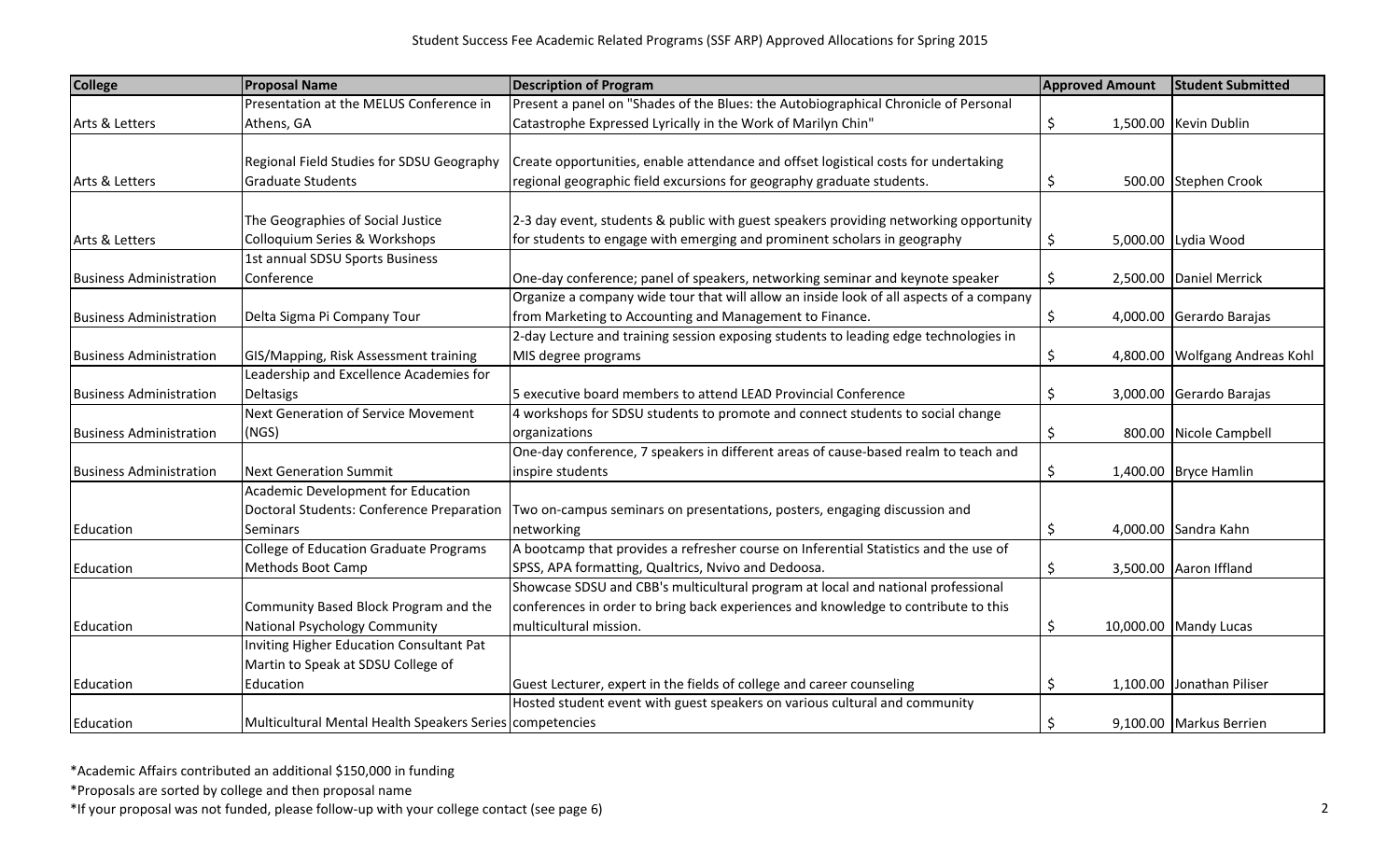| <b>College</b> | <b>Proposal Name</b>                         | <b>Description of Program</b>                                                           | <b>Approved Amount</b> |           | <b>Student Submitted</b>      |
|----------------|----------------------------------------------|-----------------------------------------------------------------------------------------|------------------------|-----------|-------------------------------|
|                |                                              |                                                                                         |                        |           |                               |
|                | Note to Educators: Hope Required When        | Speaker to present classroom practices and school cultures that foster self-confidence, |                        |           |                               |
| Education      | <b>Growing Roses in Concrete</b>             | esteem, and academic success among all students in urban school settings.               | \$                     |           | 10,550.00 Erica Lester        |
| Education      | Project EarthLab - SDSU                      | 9 student EarthLab project with SDSU & San Diego Unified School District                | $\mathsf{S}$           |           | 3,569.00 Skye Jollie          |
|                |                                              | Provide partial registration fee funds for SDEA conference registration for 80 students |                        |           |                               |
| Education      | San Diego Science Educators Conference       | from the College of Education with a focus of Science Education.                        | \$                     |           | 2,000.00 Kristen Hurst        |
|                | SDSU Students Value General Studies 420      |                                                                                         |                        |           |                               |
|                | <b>Presenters Sharing Their Disability</b>   |                                                                                         |                        |           |                               |
| Education      | Experience                                   | Students will hear presenter's stories as part of General Studies 420 course            | Ŝ.                     |           | 2,250.00 Niveen Kryaskos      |
|                | Voice your Language; Forum on Multilingual   | Keynote address, half-day event to raise awareness of bilingual education and           |                        |           |                               |
| Education      | <b>Education in California</b>               | education policy in CA                                                                  | \$                     |           | 7,000.00 Alexandra Hunt       |
|                |                                              |                                                                                         |                        |           |                               |
|                | Workshop on Customized Employment &          | 1 day workshop for students, alumni, and community on customized employment for         |                        |           |                               |
| Education      | <b>Building Relationships with Employers</b> | people with disabilities                                                                | \$                     |           | 3,200.00 Nicholas Wright      |
|                |                                              |                                                                                         |                        |           |                               |
|                | <b>Advanced Materials and Structures</b>     | Organize a weekly seminar series that bring leading experts from engineering firms,     |                        |           |                               |
| Engineering    | Seminars                                     | national labs, and universities to present to students at SDSU                          | \$                     |           | 4,000.00 Mitchell Burton      |
| Engineering    | <b>ASME Design Team</b>                      | Student design team (10-15) to create vehicle for competition                           | $\zeta$                | 350.00    | <b>Anthony Katkov</b>         |
| Engineering    | <b>ASME R/C Team</b>                         | Project design team for ASME R/C to build car for competition                           | $\zeta$                |           | 400.00 Kristi Winter          |
|                |                                              |                                                                                         |                        |           |                               |
|                | Associated Schools of Construction Regions   | Participation in the "Reno" competition sending 5 teams of 8 to interact with the       |                        |           |                               |
| Engineering    | 6 & 7 2015 Student Competition               | construction industry.                                                                  | \$                     |           | 20,000.00 Keith Walsh         |
| Engineering    | <b>Aztec Racing</b>                          | SAE competitions, 10 students will design, build, and test car for competition          | \$                     | 25,000.00 | Rida Alvi                     |
|                | Mechatronics Autonomous Underwater           |                                                                                         |                        |           |                               |
| Engineering    | Vehicle (AUV)                                | Design & build of AUV or Robotic submarine for annual competition                       | \$                     |           | 18,000.00 Austin Owens        |
|                |                                              | Enhance the rocket project with high definition cameras and advance data recording      |                        |           |                               |
|                |                                              | modules. Help to expand the organization and bring professionals into workshops to      |                        |           |                               |
| Engineering    | Rocket Project Expansion                     | give lectures.                                                                          | \$                     |           | 15,000.00   Immanuel Marinas  |
|                |                                              |                                                                                         |                        |           |                               |
| Engineering    | San Diego State University Water Tunnel      | Design & construction of a SDSU water tunnel                                            | \$                     |           | 20,400.00 Tom Hackleman       |
|                |                                              |                                                                                         |                        |           |                               |
|                | SDSU American Society of Civil Engineers     |                                                                                         |                        |           |                               |
| Engineering    | <b>Concrete Canoe Competition</b>            | Concrete canoe team at attend conference and competition                                | \$                     |           | 5,000.00 Angelica Rojas-Colin |
| Engineering    | SDSU Design Build Fly                        | 25-40 student design team to build aircraft for competition                             | $\mathsf{\hat{S}}$     |           | 12,926.00 Rocio Hernandez     |

\*Proposals are sorted by college and then proposal name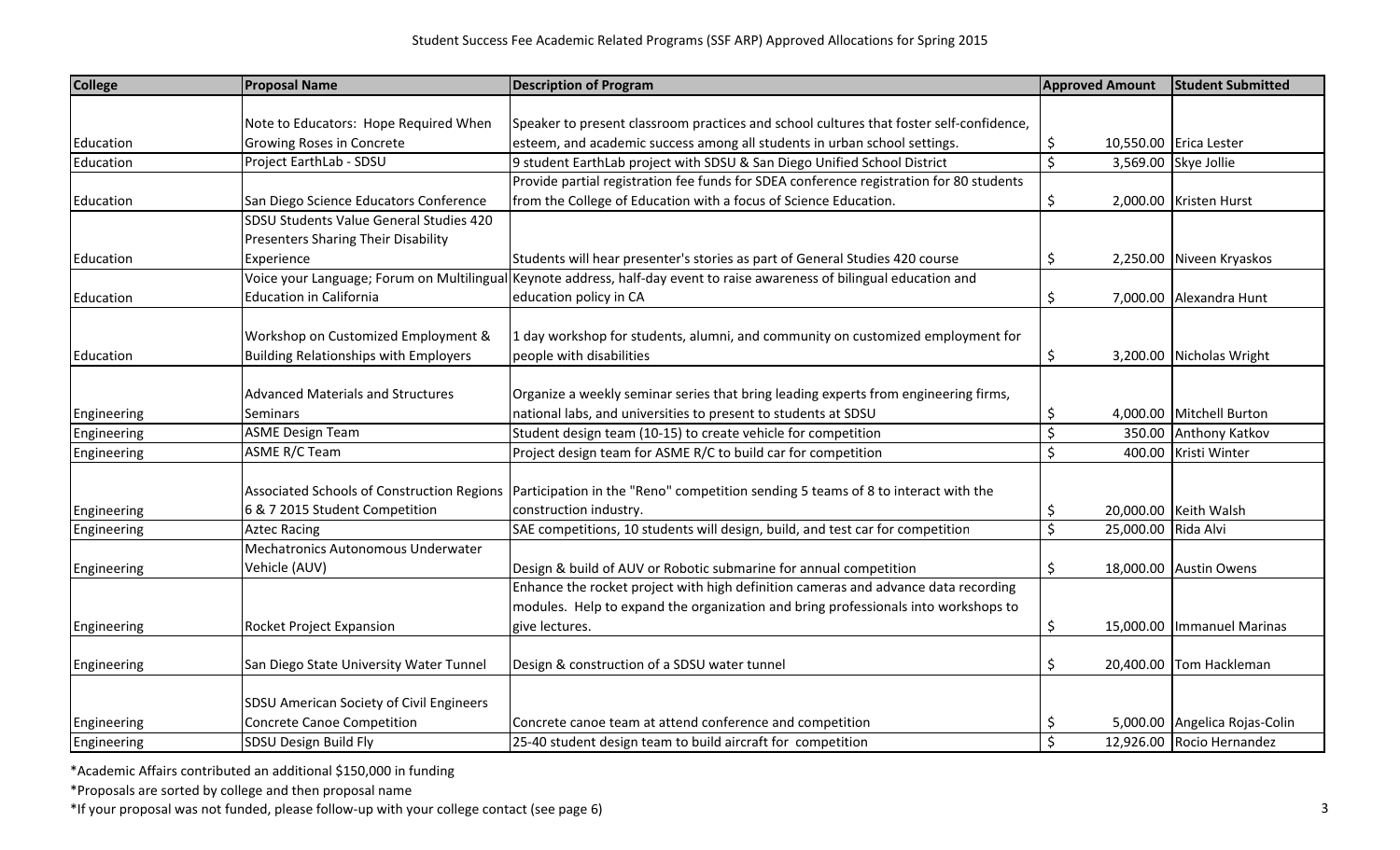| <b>College</b> | <b>Proposal Name</b>                         | <b>Description of Program</b>                                                                                                                                                                                                        | <b>Approved Amount</b> | <b>Student Submitted</b>     |
|----------------|----------------------------------------------|--------------------------------------------------------------------------------------------------------------------------------------------------------------------------------------------------------------------------------------|------------------------|------------------------------|
|                |                                              |                                                                                                                                                                                                                                      |                        |                              |
| Engineering    | Society of Bioengineers: BMEStart Project    | 50 student Acessa Procedure project for the BMEStart competition                                                                                                                                                                     | S                      | 2,720.00 Markus Grauer       |
|                |                                              | Speaker during black history month to present topics relevant within the black                                                                                                                                                       |                        |                              |
|                | An evening with Michelle Alexander,          | community, the legal system, criminal justice system, social work practice and society as                                                                                                                                            |                        |                              |
| <b>HHS</b>     | Associate Professor of Law @ OSU             | a whole                                                                                                                                                                                                                              | \$                     | 12,366.00 James Hughes       |
|                | Cydanni Steele--Live Well, Live Well-        | A seminar event with a motivational speaker open to all students wishing to grow and                                                                                                                                                 |                        |                              |
| <b>HHS</b>     | Rounded                                      | develop into better versions of themselves.                                                                                                                                                                                          |                        | 6,900.00 Megan Sealy         |
| <b>HHS</b>     | Graduate School of Public Health Speaker     | Hosted event for students & faculty with guest speaker promoting public health                                                                                                                                                       | S                      | 2,320.00 Elhaum Rezaii       |
| <b>HHS</b>     | <b>GSWA NASW Legislative Lobby Days 2015</b> | Lobbying event at Sacramento for SDSU School of Social Work                                                                                                                                                                          | S                      | 3,000.00 Melissa Cole        |
| <b>HHS</b>     | Health Expo: Road to Wellness                | Health & wellness speakers, one day event during annual Health Expo                                                                                                                                                                  | \$<br>3,000.00         | <b>Bailey Madnick</b>        |
| <b>HHS</b>     | <b>Holistic Happy Hour</b>                   | Alternative Healing Network de-stressing event for students and faculty                                                                                                                                                              | \$                     | 1,550.00 Jazae Akhtarkhavari |
|                |                                              | Execute an event that would bring in public health professionals from San Diego County                                                                                                                                               |                        | Brooke Gard / Jennifer       |
| <b>HHS</b>     | Public Health Networking Event               | so that students could to get to know professionals in our area.                                                                                                                                                                     | 2,000.00 Reyes<br>S    |                              |
|                | Ron Finley brings Guerilla Guardening to     |                                                                                                                                                                                                                                      |                        |                              |
| <b>HHS</b>     | SDSU                                         | Hosted speaker for 2015 Health Expo                                                                                                                                                                                                  | S                      | 15,000.00 Melanie Marquez    |
| <b>HHS</b>     | Speaking of Nursing                          | Hosted event on job placement, all students in nursing program                                                                                                                                                                       | ς<br>1,300.00          | <b>Genesis Reyes</b>         |
| <b>PSFA</b>    | Arnold Air National Conclave (NATCON)        | Attendance of the NATCON conference to help prepare cadets to commission as officers<br>in the US Air Force by expanding their leadership and professional skills through a<br>variety of sessions related to management and ethics. | S                      | 8,450.00 Sahar Osmani        |
|                | Art Song Performance/Collaborative Piano     | Introduction to this particular art form by briefly examining the history. Presented by 2                                                                                                                                            |                        |                              |
| <b>PSFA</b>    | <b>Master Class Series</b>                   | guest lecturers with practicle and academic experience coaching art song.                                                                                                                                                            | \$.                    | 4,900.00 Carly Newman        |
|                | Combined Wind Symphony and Orchestral        |                                                                                                                                                                                                                                      |                        |                              |
| <b>PSFA</b>    | Performance                                  | Concert highlighting Arts Alive SDSU                                                                                                                                                                                                 | \$                     | 6,200.00 Jessica Kovach      |
|                | Constructing Connections: A "pop-up"         | Support exhibition at SNAG conference for 7 MFA students providing exposure to                                                                                                                                                       |                        |                              |
| <b>PSFA</b>    | Jewelry Exhibition                           | individual work, program, and representing SDSU                                                                                                                                                                                      | Ś                      | 6,835.00 Tracy Lee Black     |
|                |                                              | Take part in a "Day in the Life" weekend tour, featuring hotel professionals in LA.                                                                                                                                                  |                        |                              |
|                |                                              | Coordinate networking opportunities and hotel tours so students have an idea of where                                                                                                                                                |                        |                              |
| <b>PSFA</b>    | <b>LMSA Tours Los Angeles</b>                | they want to work after graduation.                                                                                                                                                                                                  | \$                     | 3,740.00 Casey Teague        |

\*Proposals are sorted by college and then proposal name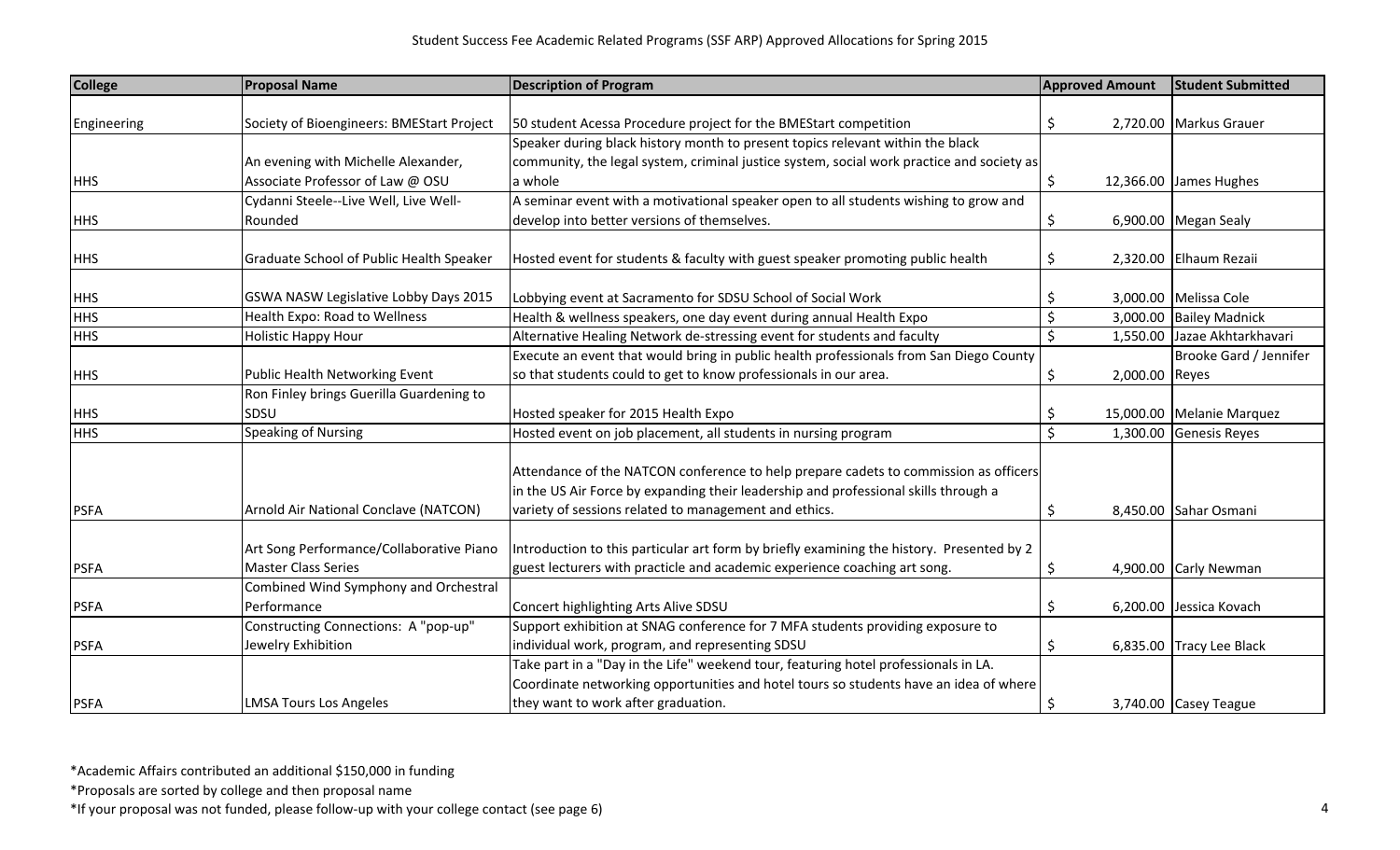| <b>College</b>  | <b>Proposal Name</b>                              | <b>Description of Program</b>                                                                                | <b>Approved Amount</b> | <b>Student Submitted</b>      |
|-----------------|---------------------------------------------------|--------------------------------------------------------------------------------------------------------------|------------------------|-------------------------------|
|                 |                                                   | Staged and costumed operatic scenes program involving study in early music                                   |                        |                               |
|                 |                                                   | performance, period movement, discussion of the histrionics, performance practices,                          |                        |                               |
|                 | Lyric Opera Theatre Baroque to Britten            | and development techniques that would lead to long term integrating cultural                                 |                        |                               |
| <b>PSFA</b>     | <b>Operatic Scenes Project</b>                    | enrichment within SDSU and the community.                                                                    | \$                     | 9,360.00 Lauren Cernik Price  |
|                 | National Council on Education for the             |                                                                                                              |                        |                               |
|                 | Ceramic Arts (NCECA) conference                   | 4 graduate students to attend NCECA conference to promote SDSU Fine Arts, learn and                          |                        |                               |
| <b>PSFA</b>     | experience                                        | network                                                                                                      | \$                     | 6,364.00 Jessica Rae Crocker  |
| <b>PSFA</b>     | <b>Printed Electronics: Creative Applications</b> | Lecture/Workshop on new technology for printed electronics, for all students                                 | S                      | 3,410.00 Kathryn Stapko       |
|                 | <b>School of Communication Graduate Student</b>   |                                                                                                              |                        |                               |
| <b>PSFA</b>     | <b>Professional Development</b>                   | Promote professional participation in conferences and host speaker colloquium series                         | \$                     | 9,100.00 Carly Schlocker      |
|                 |                                                   | Particpate in the SCIDM, a one day annual event hosted by USC each spring, one of the                        |                        |                               |
| <b>PSFA</b>     | Southern California Invitational Drill Meet       | largest and most prestigious drill competitions in the nation.                                               |                        | 1,030.00 Roman Gonzalez       |
| <b>PSFA</b>     | <b>Studio Theater Initiative</b>                  | Student production for Studio theater                                                                        | \$<br>$\zeta$          |                               |
|                 |                                                   |                                                                                                              |                        | 16,360.00 Nhu Nguyen          |
| <b>PSFA</b>     |                                                   | The Hitchhiker's Guide to Furniture Making   Furniture design challenge, 8 students to present at exhibition | Ś                      | 6,200.00 Peter Scheidt        |
|                 | 2015 National American Pre-Veterinary             | 12 SDSU travel to Ohio to attend the APVMA symposium highlighting opportunities                              |                        |                               |
| <b>Sciences</b> | Medical Association (APVMA) Symposium             | within veterinary medicine                                                                                   | \$                     | 7,000.00 Hilary Chan          |
|                 |                                                   | Sponsor a biotechnology focused lecture series in the sping of 2015 semester that                            |                        |                               |
|                 |                                                   | would bring influential members of the scientific community to SDSU to inspire and                           |                        |                               |
| Sciences        | <b>BTSA Spring Lecture Series</b>                 | motivate the student body.                                                                                   | \$                     | 4,700.00 Jennifer Waters      |
|                 | Cognitive and Behavioral Neuroscience             | A Colloquium series that will involve monthly or bi-weekly meetings with a guest                             |                        |                               |
| <b>Sciences</b> | <b>Brownbag Series</b>                            | speaker presenting to students in the cognitive and behavioral neuroscience field.                           | \$                     | 840.00 Michael Berkebile      |
|                 | <b>Geological Society of America Annual</b>       |                                                                                                              |                        |                               |
| <b>Sciences</b> | meeting - Career Development                      | 9 students present research at annual meeting                                                                | \$                     | 3,550.00 Ashley Heath         |
|                 | Making Geneious Available to the Student          |                                                                                                              |                        |                               |
|                 |                                                   |                                                                                                              |                        |                               |
| Sciences        | Body                                              | License for Geneious install on 20 lab computers, 3 one-day workshops                                        | \$<br>15,900.00        | John Matthew Haggerty         |
|                 | Marine Ecology and Biology Student                | Bring in 3-4 visiting researchers from outside of California to present at the MEBSA                         |                        |                               |
| <b>Sciences</b> | <b>Association Seminar Series Enhancement</b>     | seminar series.                                                                                              | \$                     | 6,000.00 Shelby Anne Rinehart |
|                 |                                                   | Provide a free mini-conference to advance student academic and career success among                          |                        | Duyen Trang / Shannon         |
| <b>Sciences</b> | Psychology Student Success Symposium              | behavioral science majors.                                                                                   | \$<br>2,300.00 Yandall |                               |

\*Proposals are sorted by college and then proposal name